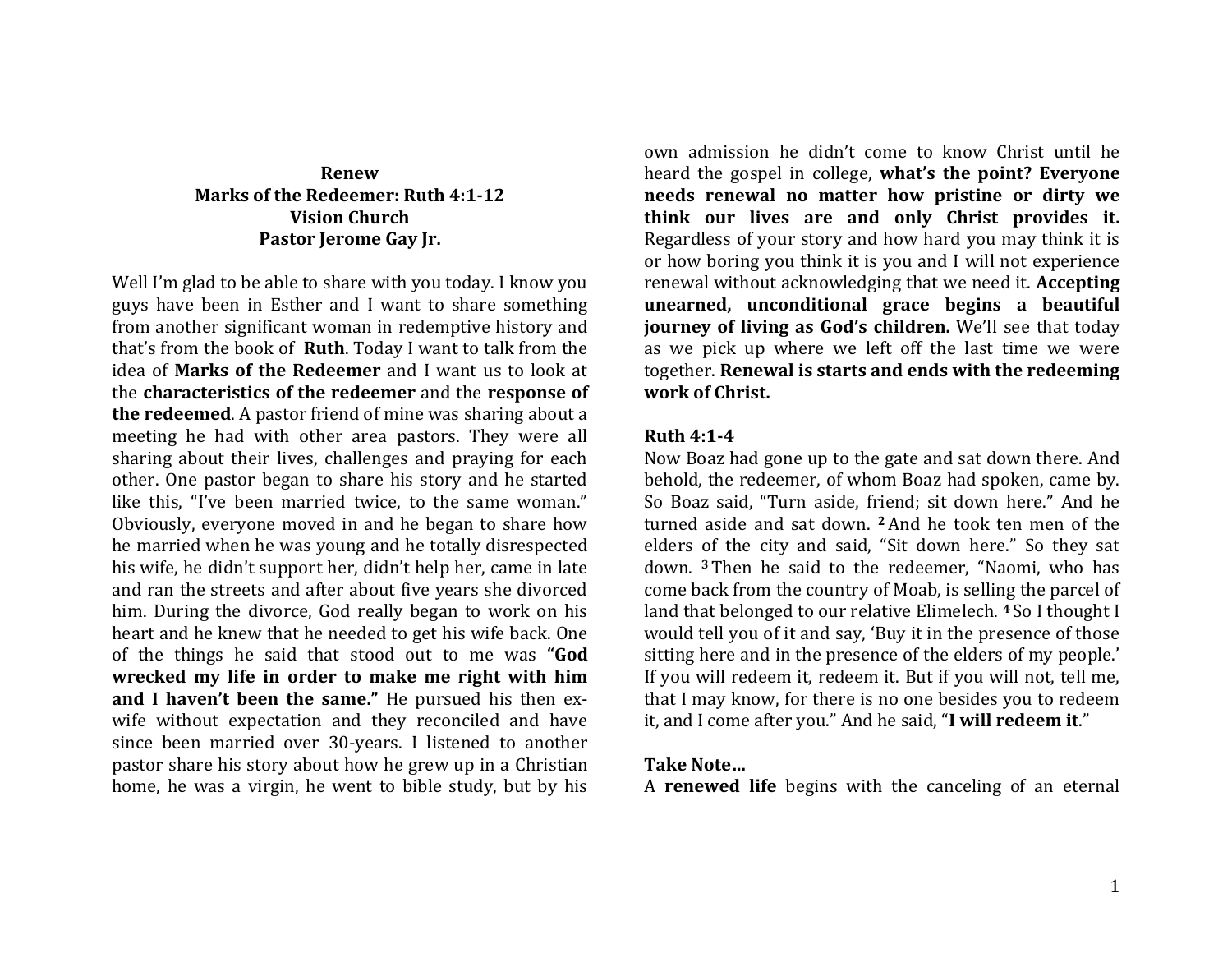## debt.

Before we can access the **renewed life,** we must first understand that we need renewal. The renewal begins and ends with the Gospel of Jesus Christ.  $(Cretion\rightarrow Fall\rightarrowRedemption)$ . Ruth is being **redeemed**, to redeem means **to buy back** and what Boaz is doing points us to what Christ has done for us; **he paid our eternal debt and through his death he reconciles us to the Father.** Redeemer, Redemption. English words derived from a Latin root meaning, "to buy back," thus meaning the liberation of any possession, object, or person, usually by payment of a ransom. **In Greek the root word means "to loose" and so to free**. **Free from what?** (**Penalty**, **power** and **presence** of sin). The term is used of freeing from chains, slavery, or prison. In the theological context, the term "redemption" indicates a freeing from the slavery of sin, the ransom or price paid for freedom. This thought is indicated in the Gospels, which speak of Christ who came "to give his life as a ransom for many" (Mt 20:28; Mk 10:45). BEB

### **Romans 3:23-26**

**<sup>23</sup>** for all have sinned and fall short of the glory of God, **<sup>24</sup>** and are justified by his grace as a gift, through the redemption that is in Christ Jesus, **25**whom God put forward as a propitiation by his blood, to be received by faith. This was to show God's righteousness, because in his divine forbearance he had passed over former sins. **<sup>26</sup>** It was to show his righteousness at the present time, so that he might **be just and the justifier** of the one who has faith in Jesus.

## **Take Note…**

Redemption is the work of **The Redeemer**.

If we recall from chapter three Ruth came to Boaz at night and expressed her desire for him to redeem her. Chapter four picks up from there and we see Boaz going into action and this must have been hard, but this shows the work, courage, love and tenacity of the redeemer. Boaz has to go and talk to the other redeemer who is "closer" (Ruth 3:12) than he. Boaz is letting him know of the opportunity to redeem and we're getting a glimpse of what transpired. Boaz is pretty up front he lays his cards on the table; the land is available, do you want it, if not I do. Now we've said throughout this series that Boaz ultimately points us to Christ the redeemer of all humanity, so I want us to read this with an **eternal lens** for those of us that are Disciples of Christ. Boaz is a **kinsman-redeemer**; a kinsmanredeemer was compelled to buy back his relatives if they fell into debt or had to sell themselves into slavery (Lev. 25:25-55).

# In Boaz's response, we see **Six Characteristics of The Redeemer:**

1. The Redeemer **initiates** redemption (Ruth 4:1). Notice that Boaz makes the first move. God as far back as Creation has always initiated redemption; He pursues us (Gen. 3:9 "Adam where are you…").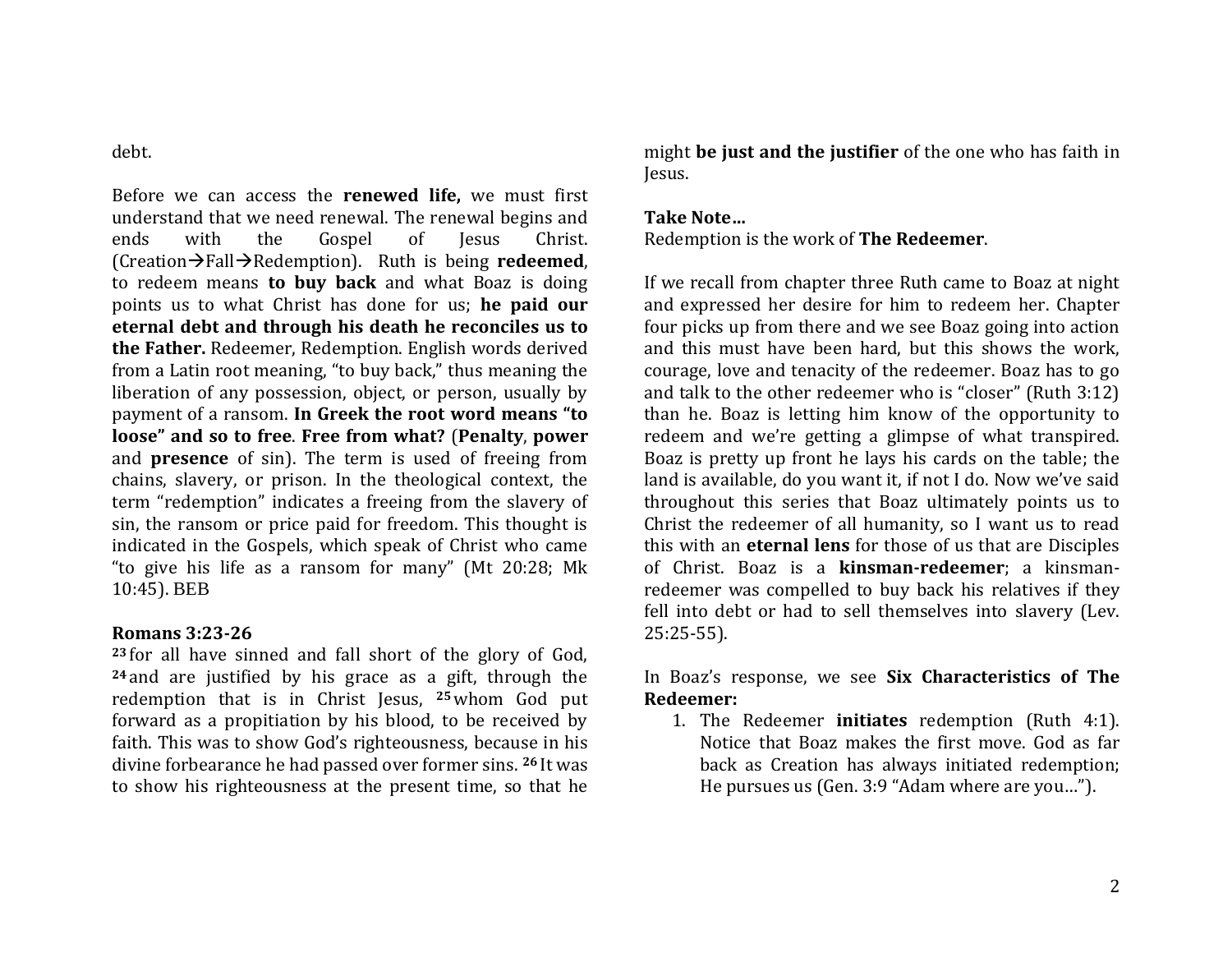- 2. The Redeemer **publicly displays** his love for those needing redemption (Ruth 4:2). The men were witnesses of the transaction because Boaz wanted others to know. **Christ** wasn't ashamed to wear the Crown of Thorns publicly because he knew that, that crown was meant for us and displayed his love for us.
- 3. The Redeemer is **intimately aware** of those needing redemption (Ruth 4:3). Boaz knows her history and that doesn't sway him from trying to redeem her. Christ is intimately aware EVERYTHING about us. The deepest and darkest secret that we think no one knows, Christ knows and he still pays our debt with joy.
- 4. The Redeemer has the **means** to redeem. When Boaz says in verse 4 "buy it in the presence…" he's saying that he has the money needed to buy the land and sustain the family if he won't buy it. Christ's love revealed in the Gospel doesn't only save you it keeps you **and Jesus had the means and power to drink our cup of wrath.**
- 5. The Redeemer, redeems simply because he **loves**. Boaz is doing a ton of work and from a purely natural perspective he isn't get anything out of the deal. In essence he's just displaying his love for Ruth. Christ saves us for no benefit of his own (natural sense), after all he's holy, but he does it because he embodies love.
- 6. The Redeemer **desires** to redeem us (Ruth 4:4). Boaz says in verse 4 "I come after you." The Old

Testament was written in Hebrew and the phrase "I will redeem it" carries possessiveness and passion, Boaz wants within the depths of his soul to redeem Ruth. Christ laid down his life because **he wants to redeem us**. What that means is **He wants you**. The idea of no one wanting you simply isn't true because you have a redeemer that **initiated** your redemption, **displayed** his love for you on the cross, while being **intimately** aware of your flaws and he still wants you, He **desires** you. **There's NOTHING and NO ONE too hard for God, including you.**

### **Ruth 4:5-6**

**<sup>5</sup>** Then Boaz said, "The day you buy the field from the hand of Naomi, you also acquire Ruth the Moabite, the widow of the dead, in order to perpetuate the name of the dead in his inheritance." **6**Then the redeemer said, "I cannot redeem it for myself, lest I impair my own inheritance. Take my right of redemption yourself, for I cannot redeem it."

Once Boaz told him of the fine print the relative backed out, now people argue over why he backed out, but the text seems to tell us. He basically says by his response that he can't afford both his family and this new family because he wouldn't be responsible for Naomi, but Ruth also. There are two primary ways to view the reason for his change of heart: **1)** He couldn't afford it **2)** Ruth a Moabite woman would inherit some of his estate. **3)** Both. It's most likely that he couldn't afford and he had an issue with Ruth being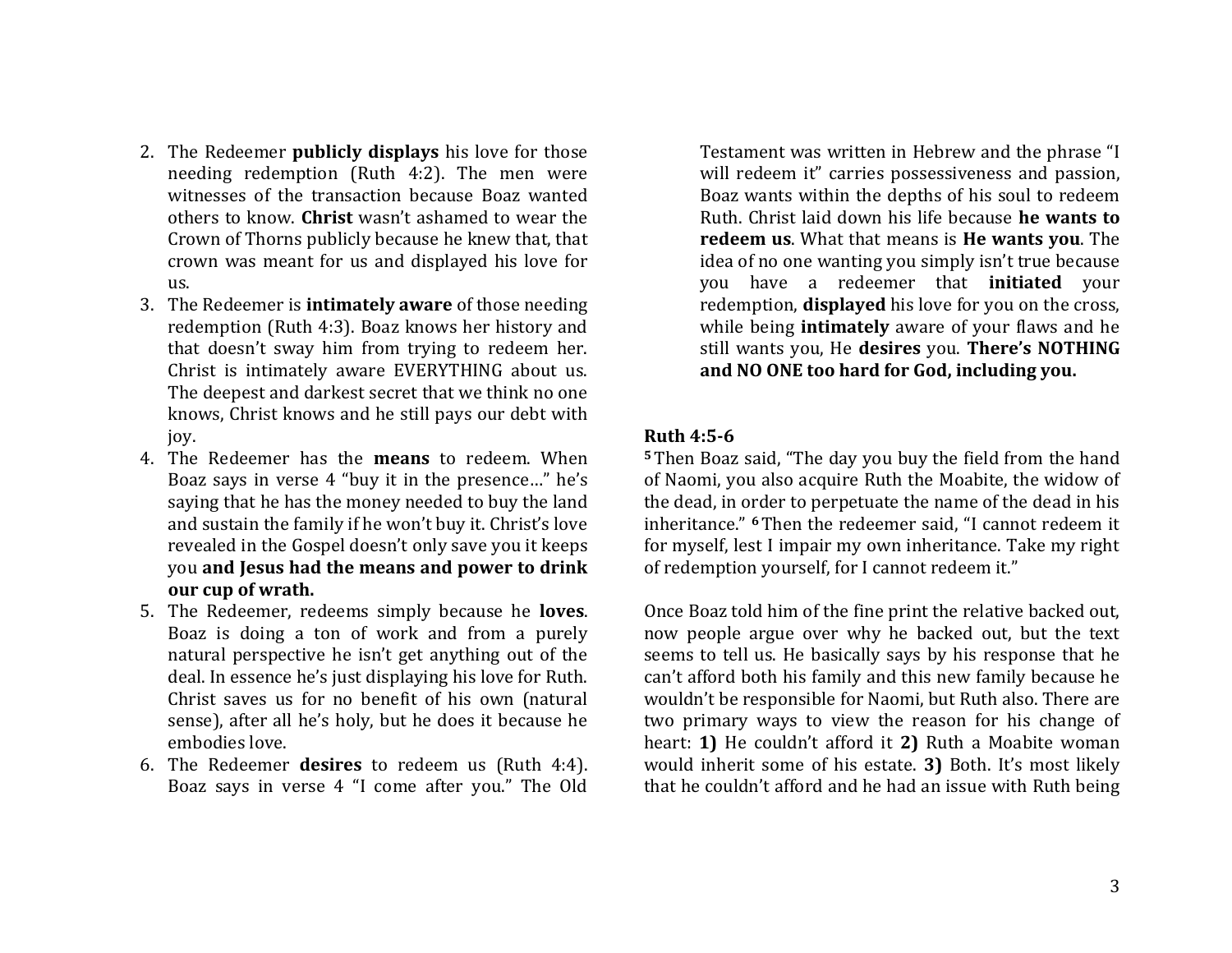a Moabite. Now let's look at this knowing who Boaz points us to. **Romans 5 talks about Christ being the second Adam and Paul records how what Adam destroyed, Christ renews.** I'm not saying this relative is Adam reincarnate, but here's the point. The first Adam couldn't pay the debt owed for sin and neither can this relative who goes unnamed. **You and I can't pay our own debt** and what's ironic about this text is the fact that he rejects redemption to save his name (he says doesn't want to "impair my own inheritance") **and as a result of trying to save his own name, his name isn't even mentioned in scripture**. **What about you?** Are you trying to save yourself? Who or what are you placing hope in other than Christ to save a name, reputation or something else? In the end, when we try to save ourselves we miss out on the greatest opportunity that we'll ever have, being named amongst God's family. **You see because he passes on redemption he misses out on being apart of the lineage of Christ the Messiah.** 

#### **Thought Tattoo**

You cannot build God's kingdom if you aren't willing to destroy your own.

I said earlier in this series that sometimes **it seems like God's will totally opposes your dreams**. You and I don't have a name to save, but we know the name of the one who does. **Boaz shows us the renewed life is seen when we place God's glory above personal fame.** We exist to spread his fame and not build our own platform (Invite|Invest|Inspire). After refusing to redeem Ruth to save his name, this unnamed relative goes into anonymity and we don't hear of him again.

#### **Ruth 4:7-10**

**<sup>7</sup>**Now this was the custom in former times in Israel concerning redeeming and exchanging: to confirm a transaction, the one drew off his sandal and gave it to the other, and this was the manner of attesting in Israel. **<sup>8</sup>** So when the redeemer said to Boaz, "Buy it for yourself," he drew off his sandal. **<sup>9</sup>** Then Boaz said to the elders and all the people, "You are witnesses this day that I have bought from the hand of Naomi all that belonged to Elimelech and all that belonged to Chilion and to Mahlon. **10**Also Ruth the Moabite, the widow of Mahlon, I have bought to be my wife, to perpetuate the name of the dead in his inheritance, that the name of the dead may not be cut off from among his brothers and from the gate of his native place. You are witnesses this day."

### **Take Note…**

The renewed life begins with a transfer of ownership.

During those times a legal transaction was finalized by a symbolic gesture in front of witnesses. The passing of the sandal symbolized Boaz's right to walk on the land as his own (Deut. 1:36, 11:24, Josh. 1:3 and 14:9). Him giving up his sandal meant that ownership was transferred to Boaz, I want us to look at this transaction from Ruth's perspective because she's just trusting that Boaz is working it out. **We**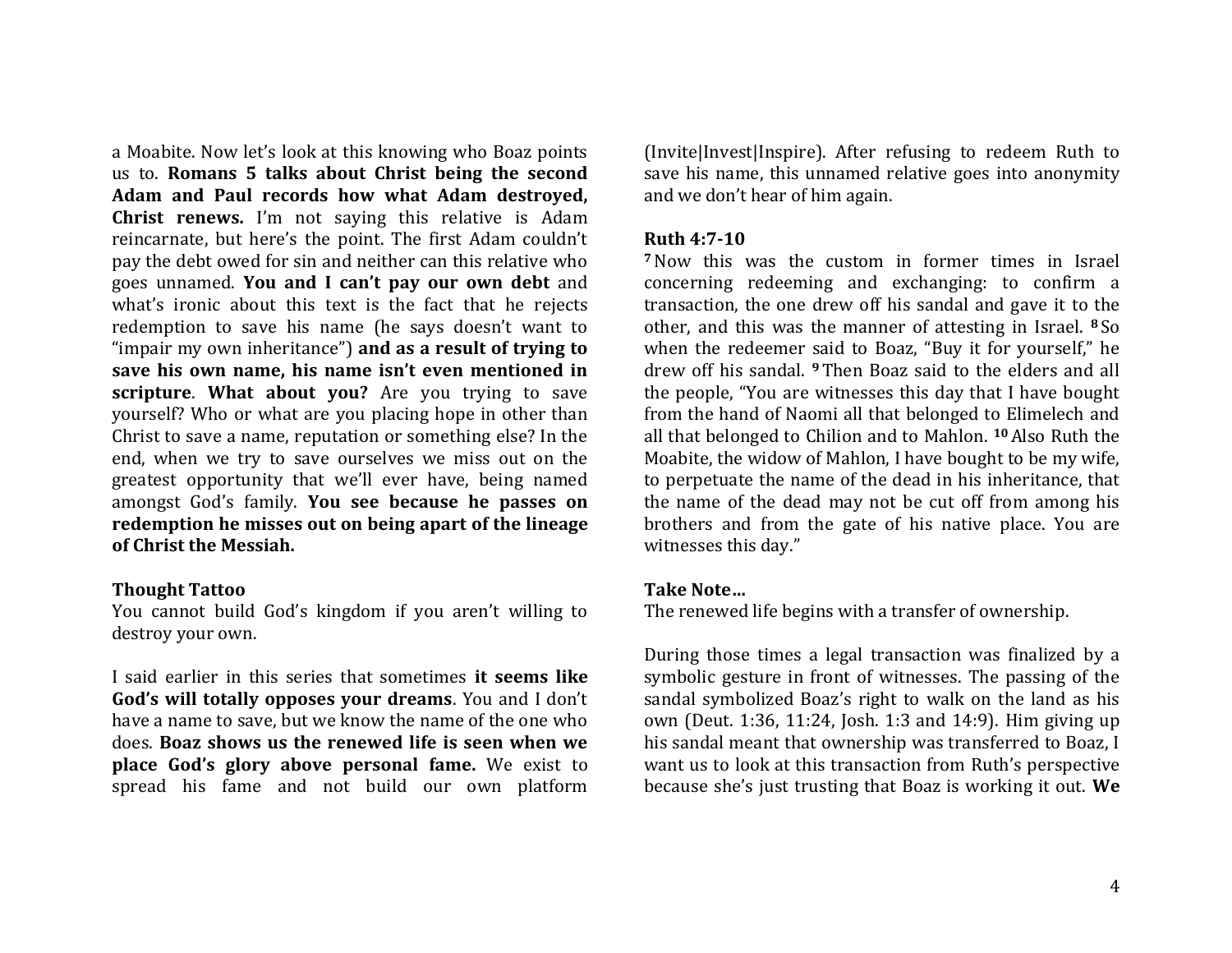**come like Ruth; we don't bring anything to the table except our sin and need of redemption.** The act of faith to trust the redeemer in our case is a transfer of ownership from us to Christ. You and I don't have what it takes to redeem, renew or rebuild us in a way of eternal significance. Yes we can acquire more degrees, lose weight, gain muscle, move up the corporate ladder and be smarter than anyone in our circle, but none of those great things hold eternal weight. Have you signed the deed of your life over to Christ? **The natural response to my question is how do you know?** Great question here are three T's: **Trust**, **Transformation**, **Trust**.

- **Trust** Salvation
- **Transformation** Sanctification
- **Trust** Glorification

There are five gospels, Matthew, Mark, Luke, John and the Christian, but some will never read the first four. **– Gypsy Smith (Irish Evangelist)**

It's not just simply I **trusted** him when I was twelve the question is; are you still **trusting Him now?** Do you trust Him now? **2 Tim. 4:7** Paul said I fought; I finished the race I kept the faith you know you've transferred the deed if you're still trusting him and your life reflects; **you FINISH** (pain, tired and torn). Boaz says he will perpetuate the name of the dead he's referring to Elimelech and Elimelech's son Mahlon, notice in verse 9-10 everyone was mentioned except Orpah. **The unnamed relative and Orpah chose there own way as opposed to trusting in** 

**God and as a result their names ended with them**. When you sign the deed of your life over to Christ you'll live forever and experience eternal bliss in the presence of God the Father. Is what or whom you're holding onto worth that today? **I say this as someone who once thought I had life figured out and I also sat as a skeptic and I can tell you that it isn't.**

# **Ruth 4:11-12**

**<sup>11</sup>** Then all the people who were at the gate and the elders said, "We are witnesses. May the LORD make the woman, who is coming into your house, like Rachel and Leah, who together built up the house of Israel. May you act worthily in Ephrathah and be renowned in Bethlehem, **<sup>12</sup>** and may your house be like the house of Perez, whom Tamar bore to Judah, because of the offspring that the LORD will give you by this young woman."

After the agreement was finalized the people responded by rejoicing at Boaz's action. They were witnesses to a true act of love. What they say has significance, they referenced Rachel and Leah and their story is found in **Gen. 29-31**, Rachel was barren for years before finally conceiving just like Ruth who was married to Mahlon for ten-years without having children, Leah had three sons to Jacob, but his heart was with Rachel and she named the fourth child Judah, which means praise and Judah lead us to the mention of Tamar whose story is found in **Genesis 38**. Tamar's husband Er was wicked and died. Judah then tells Onan; Er's brother to take in Tamar and have a child, but he